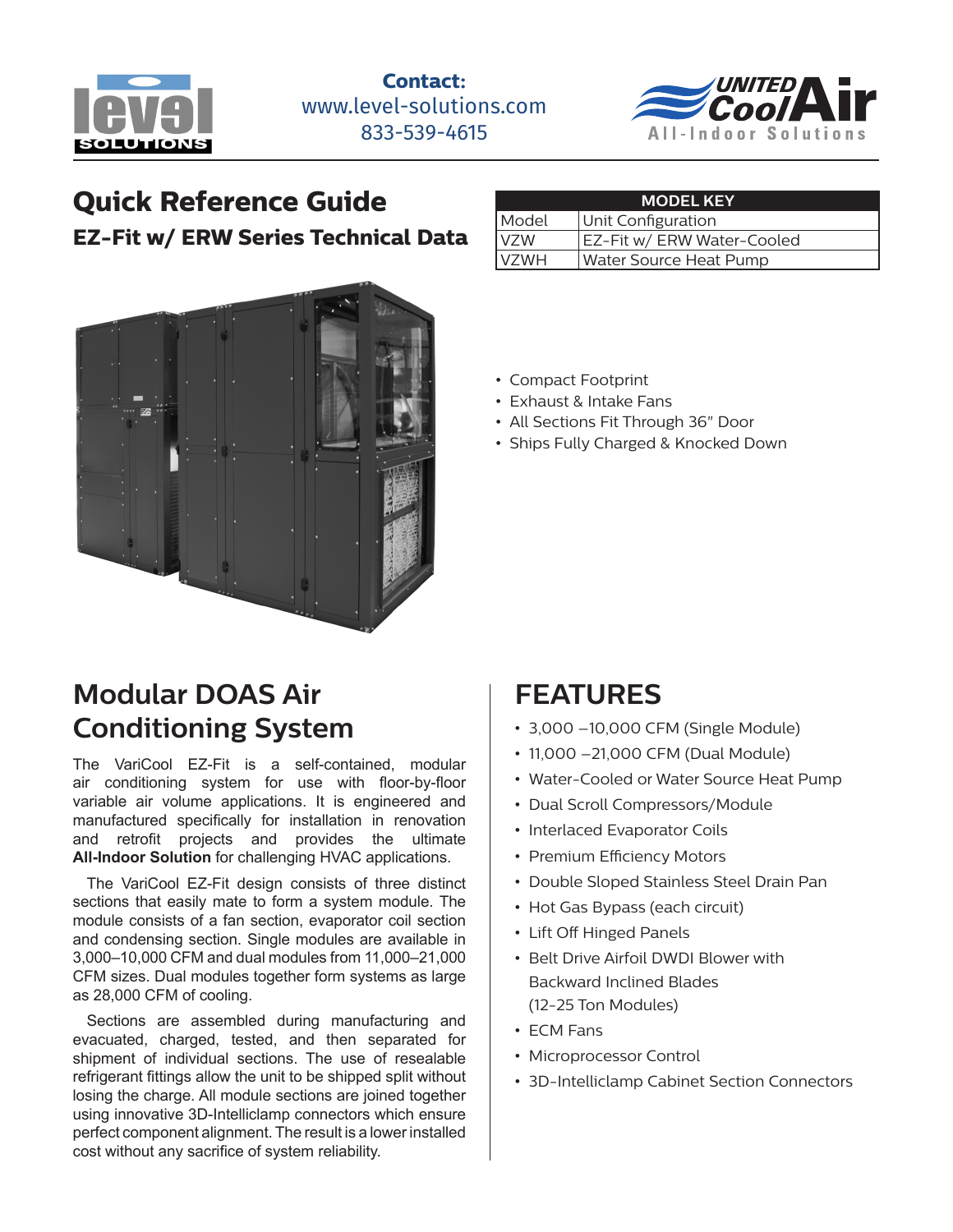



# **Quick Reference**

| <b>Nominal</b><br><b>Tons</b> | <b>Total</b><br><b>MBH</b> | <b>Sensible MBH</b> | <b>SUPPLY</b><br><b>CFM</b> | <b>EXH. CFM</b> | <b>GPM</b> | <b>WHEEL EAT</b> | <b>WHEEL LAT</b> | <b>REF SYS</b><br>CAP @<br><b>55 LAT</b> | <b>TOTAL CAP</b><br>@ 55 LAT | <b>NOTES</b>                           |  |
|-------------------------------|----------------------------|---------------------|-----------------------------|-----------------|------------|------------------|------------------|------------------------------------------|------------------------------|----------------------------------------|--|
| *** SINGLE MODULE ***         |                            |                     |                             |                 |            |                  |                  |                                          |                              |                                        |  |
| 10                            | 245.5                      | 129.6               | 3000                        | 3000            | 30         | 95.0 / 78.0      | 78.8 / 65.6      | 8.1                                      | 20.5                         | 10-15T Cabinet                         |  |
| 12                            | 327.3                      | 172.8               | 4000                        | 4000            | 36         | 95.0 / 78.0      | 79.9 / 67.0      | 12.5                                     | 27.3                         | 10-15T Cabinet                         |  |
| 15                            | 409.1                      | 216.0               | 5000                        | 5000            | 45         | 95.0 / 78.0      | 81.5/68.4        | 17.7                                     | 34.1                         | 10-15T Cabinet                         |  |
| 20                            | 490.9                      | 259.2               | 6000                        | 6000            | 60         | 95.0 / 78.0      | 79.9 / 66.9      | 18.6                                     | 40.9                         | 20-25T Cabinet                         |  |
| 25                            | 572.8                      | 302.4               | 7000                        | 7000            | 75         | 95.0 / 78.0      | 81.1 / 68.1      | 24.2                                     | 47.7                         | 20-25T Cabinet                         |  |
| 25                            | 654.6                      | 345.6               | 8000                        | 8000            | 75         | 95.0 / 78.0      | 80.7/67.7        | 26.7                                     | 54.5                         | 30-35T BOX,<br>25T COMPS               |  |
| 30                            | 736.4                      | 388.8               | 9000                        | 9000            | 90         | 95.0 / 78.0      | 81.2 / 68.1      | 31.1                                     | 61.4                         | 30-35T Cabinet                         |  |
| 35                            | 818.2                      | 432.0               | 10000                       | 10000           | 105        | 95.0 / 78.0      | 81.6/68.6        | 36.1                                     | 68.2                         | 30-35T Cabinet                         |  |
| *** DUAL MODULE ***           |                            |                     |                             |                 |            |                  |                  |                                          |                              |                                        |  |
| 30                            | 900.0                      | 475.2               | 11000                       | 11000           | 90         | 95.0 / 78.0      | 79.6 / 66.6      | 33.1                                     | 75.0                         | 40-50T DUAL Cabinet,<br>30T DUAL COMPS |  |
| 40                            | 981.9                      | 518.4               | 12000                       | 12000           | 120        | 95.0 / 78.0      | 79.9 / 66.9      | 37.2                                     | 81.8                         | 40-50T DUAL Cabinet                    |  |
| 40                            | 1063.7                     | 561.6               | 13000                       | 13000           | 120        | 95.0 / 78.0      | 80.1/67.2        | 41.4                                     | 88.6                         | 40-50T DUAL Cabinet                    |  |
| 50                            | 1145.5                     | 604.8               | 14000                       | 14000           | 150        | 95.0 / 78.0      | 81.1 / 68.1      | 48.4                                     | 95.5                         | 40-50T DUAL Cabinet                    |  |
| 50                            | 1227.3                     | 648.0               | 15000                       | 15000           | 150        | 95.0 / 78.0      | 81.4 / 68.4      | 53.2                                     | 102.3                        | 40-50T DUAL Cabinet                    |  |
| 50                            | 1309.1                     | 691.2               | 16000                       | 16000           | 150        | 95.0 / 78.0      | 80.7/67.7        | 53.4                                     | 109.1                        | 60-70T DUAL Cabinet,<br>50T DUAL COMPS |  |
| 60                            | 1391.0                     | 734.4               | 17000                       | 17000           | 180        | 95.0 / 78.0      | 80.9 / 67.9      | 57.7                                     | 115.9                        | 60-70T DUAL Cabinet                    |  |
| 60                            | 1472.8                     | 777.6               | 18000                       | 18000           | 180        | 95.0 / 78.0      | 81.2 / 68.1      | 62.2                                     | 122.7                        | 60-70T DUAL Cabinet                    |  |
| 70                            | 1554.6                     | 820.8               | 19000                       | 19000           | 210        | 95.0 / 78.0      | 81.4 / 68.4      | 67.3                                     | 129.6                        | 60-70T DUAL Cabinet                    |  |
| 70                            | 1636.4                     | 864.0               | 20000                       | 20000           | 210        | 95.0 / 78.0      | 81.6 / 68.6      | 72.2                                     | 136.4                        | 60-70T DUAL Cabinet                    |  |
| 70                            | 1718.2                     | 907.2               | 21000                       | 21000           | 210        | 95.0 / 78.0      | 81.8 / 68.8      | 77.0                                     | 143.2                        | 60-70T DUAL Cabinet                    |  |

Water-Cooled Entering Water Temperature 85° and the state of the Total and sensible capacities are per module Nominal 3.0 GPM/Ton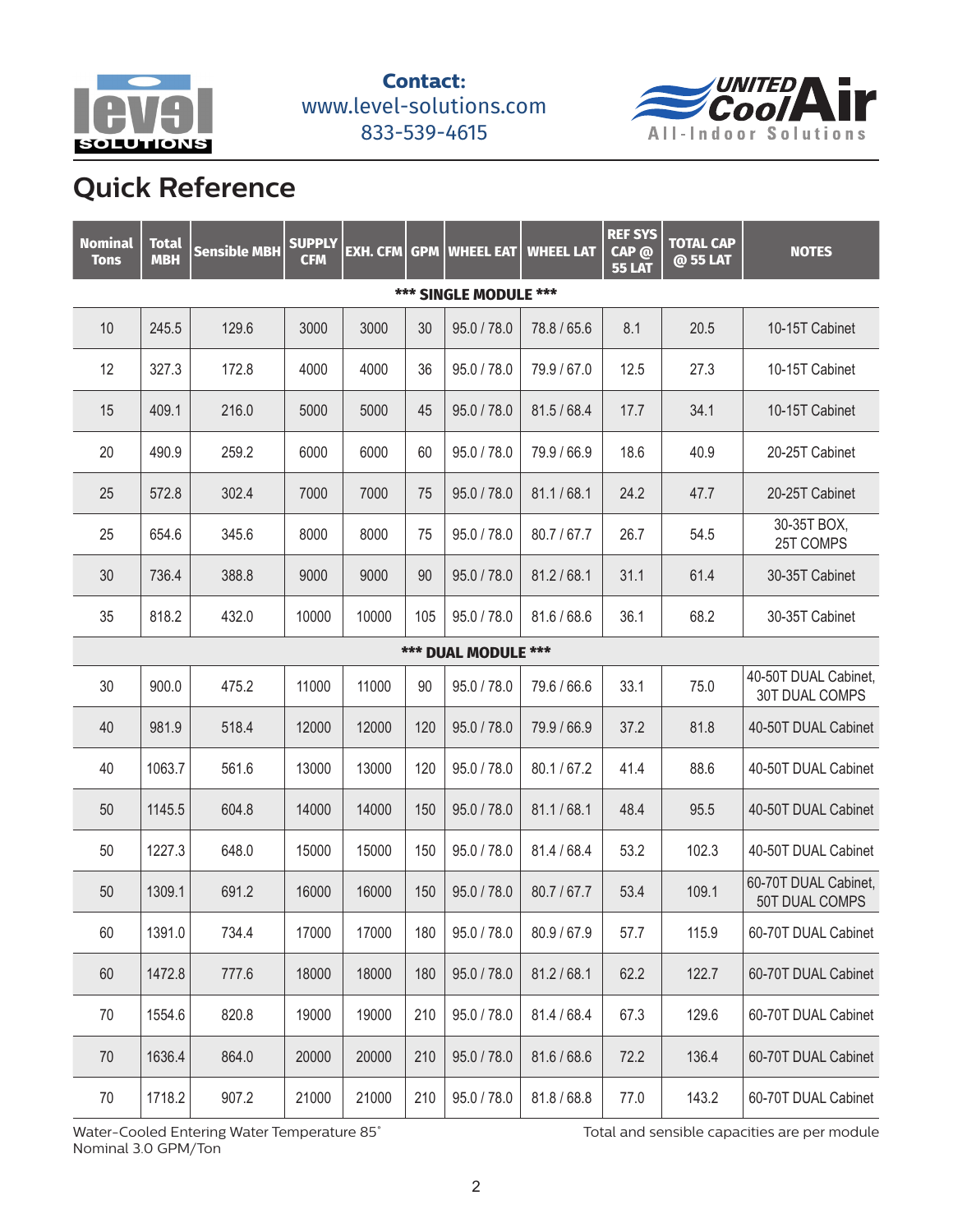



#### **Basic Unit Dimensions (Contact Factory for Additional Sizes)**

|                                | Tons      | $A^*$       | B          | $\mathsf{C}^\star$ | D          | E  | F  | $G^*$      | H*         | V <sub>1</sub> | V <sub>2</sub> |
|--------------------------------|-----------|-------------|------------|--------------------|------------|----|----|------------|------------|----------------|----------------|
| <b>Single</b><br><b>Module</b> | $12 - 15$ | $55 - 1/2$  | $88 - 1/8$ | 49-5/8             | 54         | 32 | 56 | $32 - 1/4$ | $17 - 1/4$ | 5              |                |
|                                | 20-25     | $65 - 1/2$  | $93 - 1/8$ | $52 - 1/8$         | 64         | 34 | 59 | $34 - 3/4$ | $17 - 1/4$ | 5              |                |
|                                | 30        | $70 - 1/2$  | 105-1/8    | $58 - 1/8$         | 34 ea.     | 34 | 71 | $34 - 3/4$ | $23 - 1/4$ | 5              |                |
|                                | 35        | $77 - 1/2$  | 105-1/8    | $60 - 1/8$         | 37-1/2 ea. | 34 | 71 | $34 - 3/4$ | $25 - 1/4$ | 5              |                |
|                                | 40        | 77          | 112        | $59 - 1/2$         | 38 ea.     | 34 | 78 | $34 - 1/2$ | 25         | 5              |                |
|                                | 45        | 77          | 112        | $59 - 1/2$         | 38 ea.     | 34 | 78 | $34 - 1/2$ | 25         | 5              |                |
| Dual<br><b>Module</b>          | 24-30     | $110 - 1/2$ | $88 - 1/8$ | 49-5/8             | 54         | 32 | 56 | $32 - 1/4$ | $17 - 1/4$ | 5              |                |
|                                | 40-50     | 130-1/2     | $93 - 1/8$ | $52 - 1/8$         | 64         | 34 | 59 | $34 - 3/4$ | $17 - 1/4$ | 5              |                |
|                                | 60        | 140-1/2     | 105-1/8    | $58 - 1/8$         | 34 ea.     | 34 | 71 | $34 - 3/4$ | $23 - 1/4$ | 5              |                |
|                                | 70        | $154 - 1/2$ | 105-1/8    | $60 - 1/8$         | 37-1/2 ea. | 34 | 71 | $34 - 3/4$ | $25 - 1/4$ | 5              |                |
|                                | 80        | 80          | 112        | $59-1/2$           | 38 ea.     | 34 | 78 | $34 - 1/2$ | 25         | 5              |                |
|                                | 90        | 80          | 112        | $59 - 1/2$         | 38 ea.     | 34 | 78 | $34 - 1/2$ | 25         | 5              |                |

#### **Notes:**

- 1. UNIT IS COMPRISED OF (6) SECTIONS
- 2. DIMENSIONS NOTED WITH \* INCLUDED HARDWARE
- 3. UNIT MUST BE INSTALLED ON HOUSE KEEPING PAD TO ACCOMMODATE HEIGHT OF THE CONDENSATE DRAIN TRAP
- 4. 3D INTELLICLAMP REMOVABLE AND/OR SPLITTABLE IF NEEDED DURING INSTALLATION

#### SERVICE CLEARANCE:

UNIT LEFT- 24" UNIT RIGHT-24" UNIT FRONT-36" ERW LEFT-72" ERW RIGHT-72"





67

46

 $12\frac{1}{4}$ 

**L**TOP EXHAUST



FRONT

TOP RETURN

46

 $12\frac{1}{4}$ 

TOP